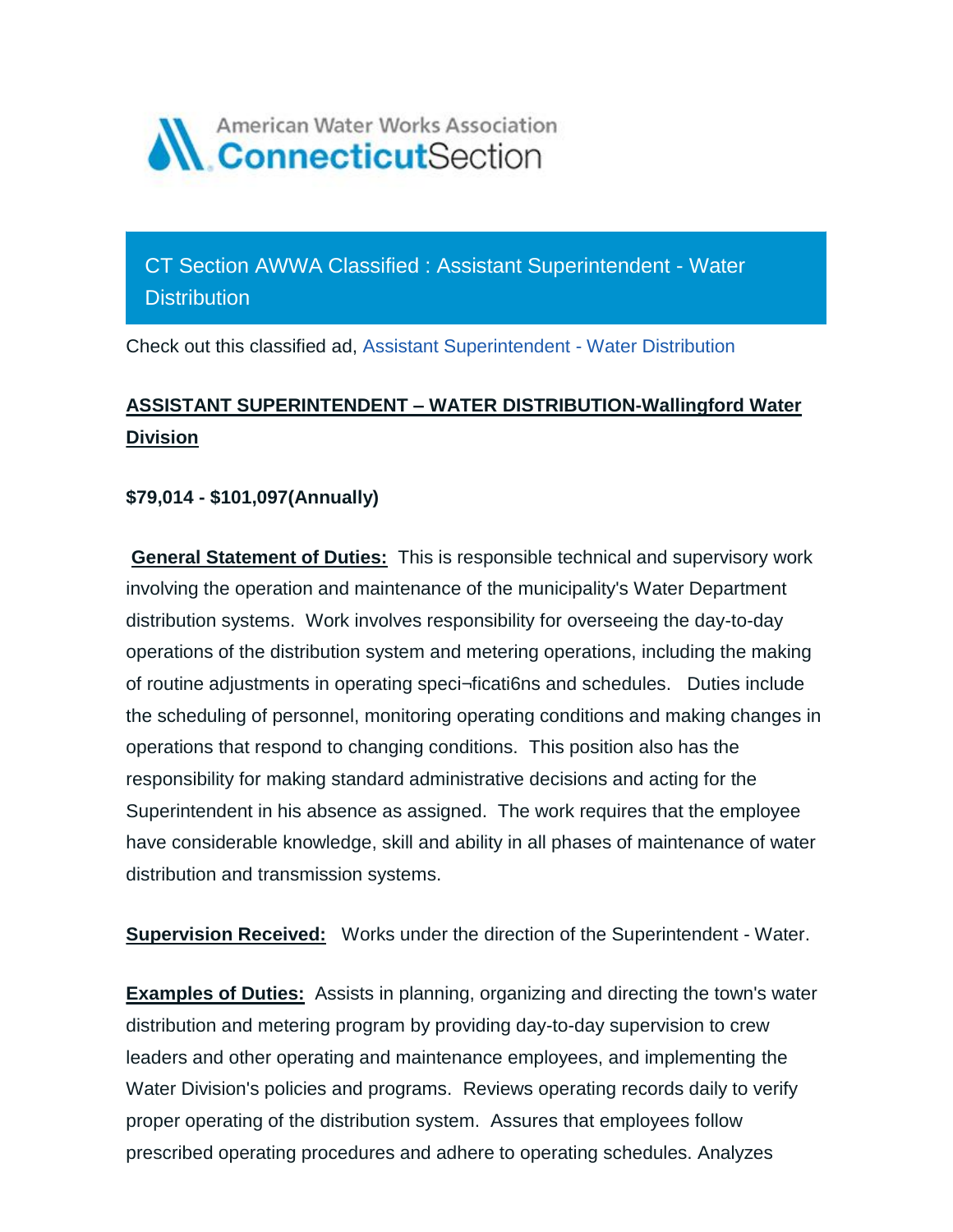operating data and recommends process changes. Remains subject to call ~24 hours a day as assigned. May act for the Superintendent in his absence as assigned.

Schedules maintenance and evaluates maintenance procedures to improve practices. Plans and directs special maintenance procedures. Writes specifications for equipment, materials and water main installations, issues purchase order. Oversees inventories. Prepares reports and correspondence, including monthly reports of activities, reports to state agencies, accident reports and property damage reports. Assists in the preparation and administration of the Water Division's annual budget. Oversees new construction of the distribution system. Assists in personnel actions such as hiring, termination, training, assignment and evaluation. Prepares employee time sheets and maintains attendance records. Administers union contract language.

Evaluates impact of future regulations, implements new regulations and is responsible for compliance with all local, state and federal regulations relative to distribution system operations. Reviews plans for water installations and fire protection submitted to the Planning and Zoning Department and makes appropriate recommendations. Assures that safe work procedures and practices are adhered to by Water Division employees and that safe working conditions are maintained at work sites. May inspect new installations. Meets with water customers to resolve questions regarding rates, water quality, new installations and repairs. Performs related work as required.

**Required Knowledge, Skills, and Abilities:** Considerable knowledge of the principles, technology and practices of operating and maintaining a Water Distribution System. Considerable knowledge of local, state and federal requirements regarding the operation of a water distribution system. Good knowledge of public administration principles and practices as applied to a water system. Considerable ability to direct and supervise a number of employees engaged in water. Operations and systems maintenance. Considerable ability in. oral and written communication. Considerable ability to establish and maintain